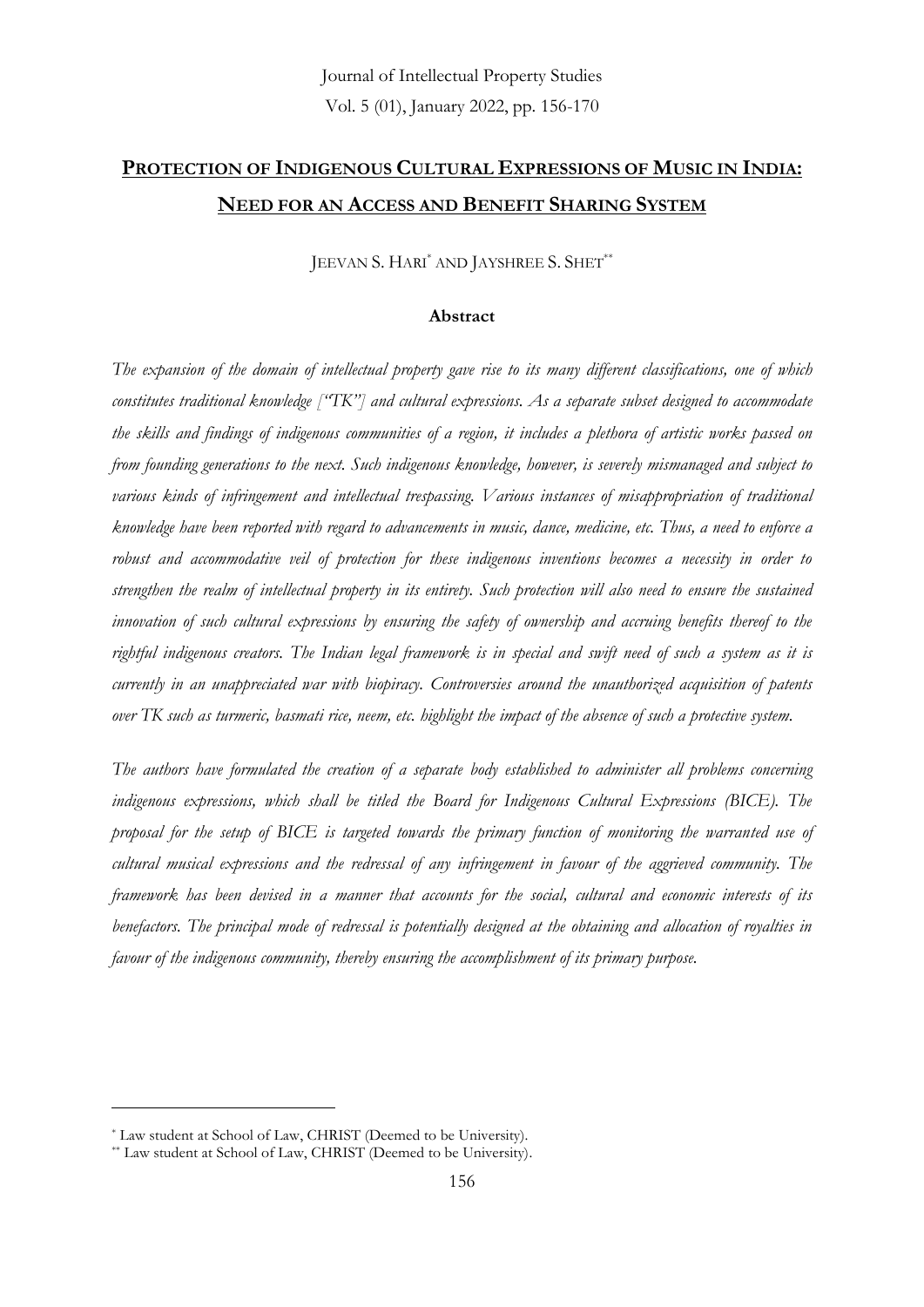#### **I. INTRODUCTION**

In recent years, two broad categories of indigenous knowledge have evolved: traditional knowledge and traditional cultural expressions. Traditional knowledge (TK) includes knowledge, innovation, and skills of the indigenous and local communities, which are associated with the patent law system. Traditional cultural expressions, on the other hand, include the artistic works, music, and performances that have been produced collectively and handed down from one generation to another. Due to rapid globalization and increasing demand for commercialization of traditional knowledge, the expressions of culture, sustainable management of natural resources, land-use practices, and medicinal properties of local species of the indigenous society is being infringed upon.<sup>1</sup> There have been serious concerns about the misappropriation of such traditional cultural expressions and calls for their preservation as well as the protection of the rights of such people. The principal argument revolves around recognizing the property rights over such indigenous knowledge by creating a regulatory framework based on the notion of collective property rights. The protection of such TK can be realized in two ways. Firstly, by adopting a defensive protection theory to restrict outsiders from acquiring rights over the TK of a particular community.<sup>2</sup> Secondly, through positive protection theory which allows the TK holders to exercise their rights to promote and benefit from such commercial exploitation.<sup>3</sup>

An efficient system of intellectual property for the protection of TK is crucial to promote innovation of such knowledge. Although the Constitution of India, under Articles 48A and  $51A(g)$ , imposes a mandatory obligation on the States and a duty on the citizens respectively, to promote and enrich the natural environment and safeguard forests and wildlife, this does not directly address the issue of protection of TK. It also recognizes the fundamental right of the citizens of India to conserve their language, script, and culture.<sup>4</sup> One of the primary issues of such indigenous knowledge is its vulnerability to biopiracy. India has faced many struggles in

<sup>1</sup> CHARLES LAWSON, *WIPO, Genetic Resources and TK: The Evolution of a Formal Intellectual Property Agreement Protecting TK Associated with Genetic Resources, in* GENETIC RESOURCES AND TRADITIONAL KNOWLEDGE, 31, 48 (Tania Bubela & E. Richard Gold et al. eds., 2012).

<sup>2</sup> WIPO Media Center, *Background Brief on Traditional Knowledge and Intellectual Property,*  https://www.wipo.int/pressroom/en/briefs/tk\_ip.html (last visited Feb. 28, 2020). 3 *Id.*

<sup>4</sup> INDIA CONST. art 29, cl.1.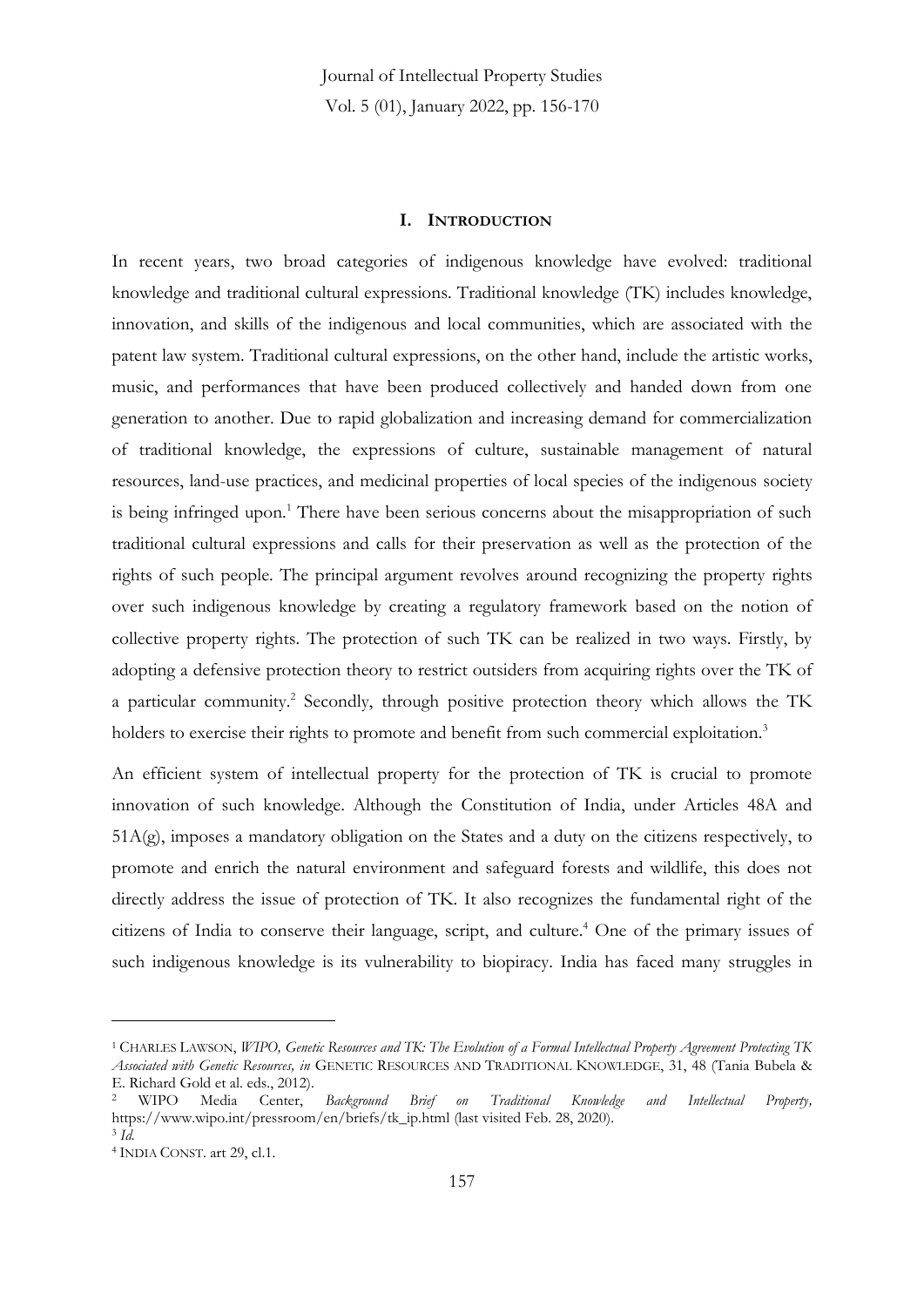trying to protect her traditional knowledge. There are have been serious controversies around the unauthorized acquisition of patents over TK such as turmeric, basmati rice, neem, etc. Such TK has translated itself to prove beneficial to mankind through various commercial uses with an insignificant amount of investment in time, money, and research. If such knowledge is overprotected, it will hinder future innovation and discoveries as indigenous people do not have the means to conduct such research. But, if it is unprotected, it would lead to overexploitation and deprive the holders of such knowledge from receiving their due share of compensation. Hence, it is indispensable that the intellectual property rights of these native people must be protected, and just compensation should be guaranteed to curb the mining of the riches of such indigenous knowledge.

#### **II. THE GENESIS OF A TRADITIONAL EXPRESSION**

The terminology 'traditional expression' has been coined to denote the work of any collection of individuals hailing from a particular community differentiable either on grounds of ethnicity, language, etc. However, it is imperative to understand the process through which a traditional cultural expression originates. Can the simple reason that the creator of a work belongs to an indigenous community suffice to classify an artistic work as traditional knowledge? Unfortunately, a conclusion cannot be drawn on such simple grounds. Various factors such as the period of time, the contribution by the community and the unique nature of the work play a key role in deciding as to the qualification of a work as traditional cultural expression. In order to attain a better interpretation of the subject, one can view traditional expressions as a matter of 'commons', similar to that of the tales told by a wandering storyteller. 5 It must subsist in the form of a work originating from a community for the use of the community itself. The absence of individuality provides a distinction between a normal artistic work and a cultural expression. The existence of such a condition must not lead to the notion that tradition as such is the property of all.<sup>6</sup> While they contribute to the heritage of a state of a nation, no party can step forward and claim free use of that work if it can be identified that a certain community has invested work and resources into its creation or if such work stems from the efforts of their

<sup>5</sup> Diarmuid Ó Giolláin, *Who Owns Folklore? From Collective Creation to Collective Ownership,* 79 BÉALOIDEAS 44, 45 (2011).

<sup>6</sup> *Id*. at 46.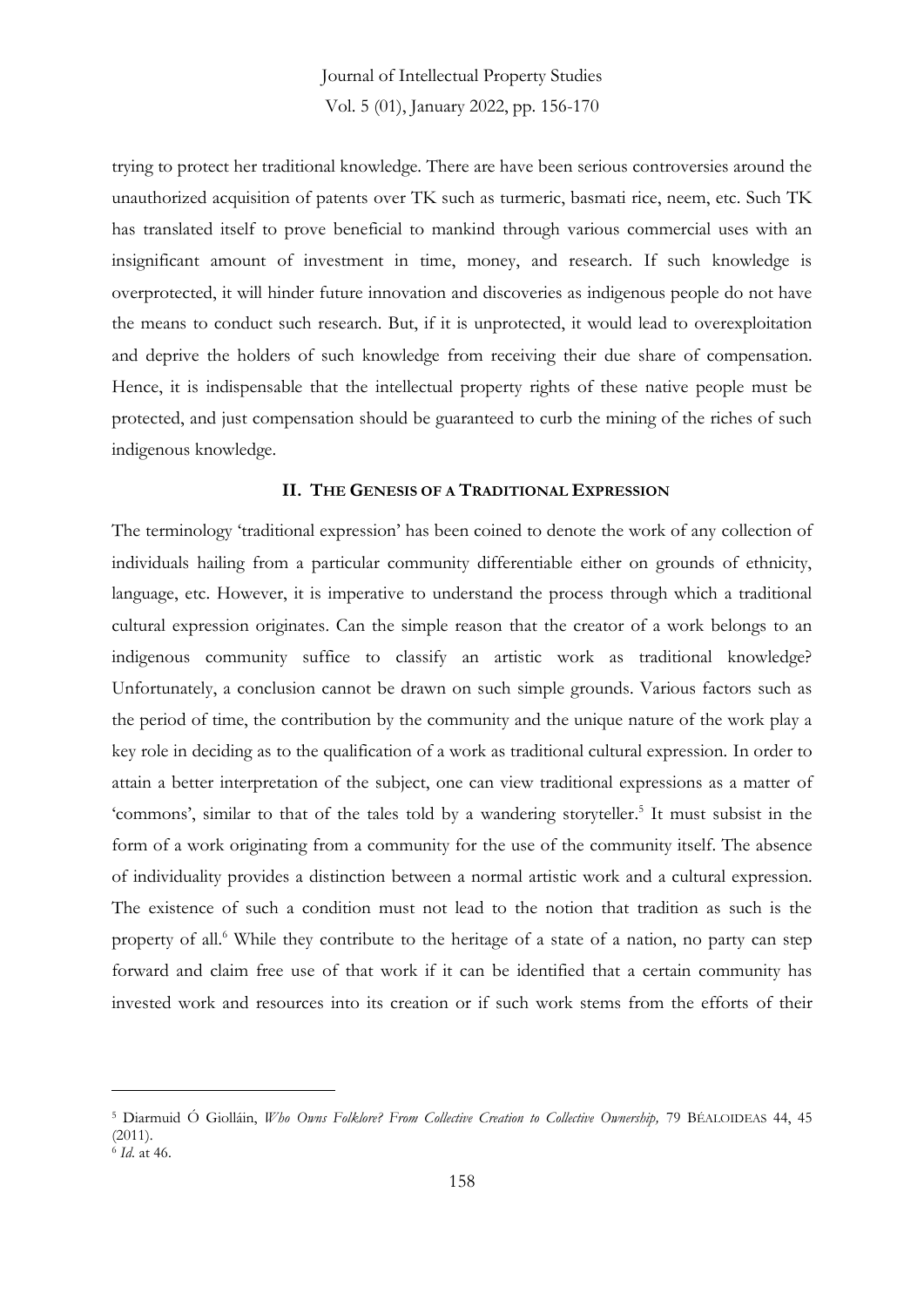predecessors. In the seminal discussions of Roman Jakobson and Piotr Bogatyrev,<sup>7</sup> the aspect of balance of creator and communal rights has been discussed wherein they state that while an individual might create the folkloric work, it exists only insofar as a particular community has accepted it and made it its own. <sup>8</sup> Unlike a written work, neither an individual nor a community would be capable of creating folklore in isolation. <sup>9</sup> The next factor to be taken into consideration would be the period of time taken for it to be considered an 'expression of tradition'. An indigenous cultural expression cannot stem within a night. Rather, it must be attributable to the conscious effort of one or more generations of a community as a means of establishing its existence as a timeless piece. A traditional expression must obtain a distinct character of identification, prevalent to such a level wherein it is commonly identifiable by a layman as to its origin or style dwelling from a particular community's work. Such a mark of identification can only be obtained through a reasonable passage of time and the existence of that work during said efflux. The final ingredient required to denote a work as a traditional expression would be the unique element or flavour provided by the community to highlight a distinction in their work, thereby separating it from other similar music forms. Instances of many existing works and their highlights can be taken to elucidate upon the matter. Beats originating from indigenous groups of Tamil Nadu make use of a severely bass-oriented beat in their musical works, thereby attributing uniqueness to the sounds apart from the type of instrumentation employed. Similarly, Kerala folk music makes use of a tempered mid-treble sound in its beats to mark its point of distinction. Punjabi music relies on its line-up of instruments to produce a distinct style of music altogether by way of producing elements through the Dhol, Ektara and the Dilruba. Examples of International traditional expressions include the African vocal choir and the unique instruments used by the African tribes such as the Djembe and the Kalimba. The sound production must either be so distinct or unique that one can easily attribute the style to a certain indigenous community through means of audial perception alone.

<sup>7</sup> Roman Jakobson & Petyr Bogatyrev, *Le Folklore: Forme Spécifique De Création*, *in* QUESTIONS DE POÉTIQUE, 59-72 (1973).

<sup>8</sup> *Id.*

<sup>9</sup> GIOLLÁIN*, supra* note 5, at 44, 47.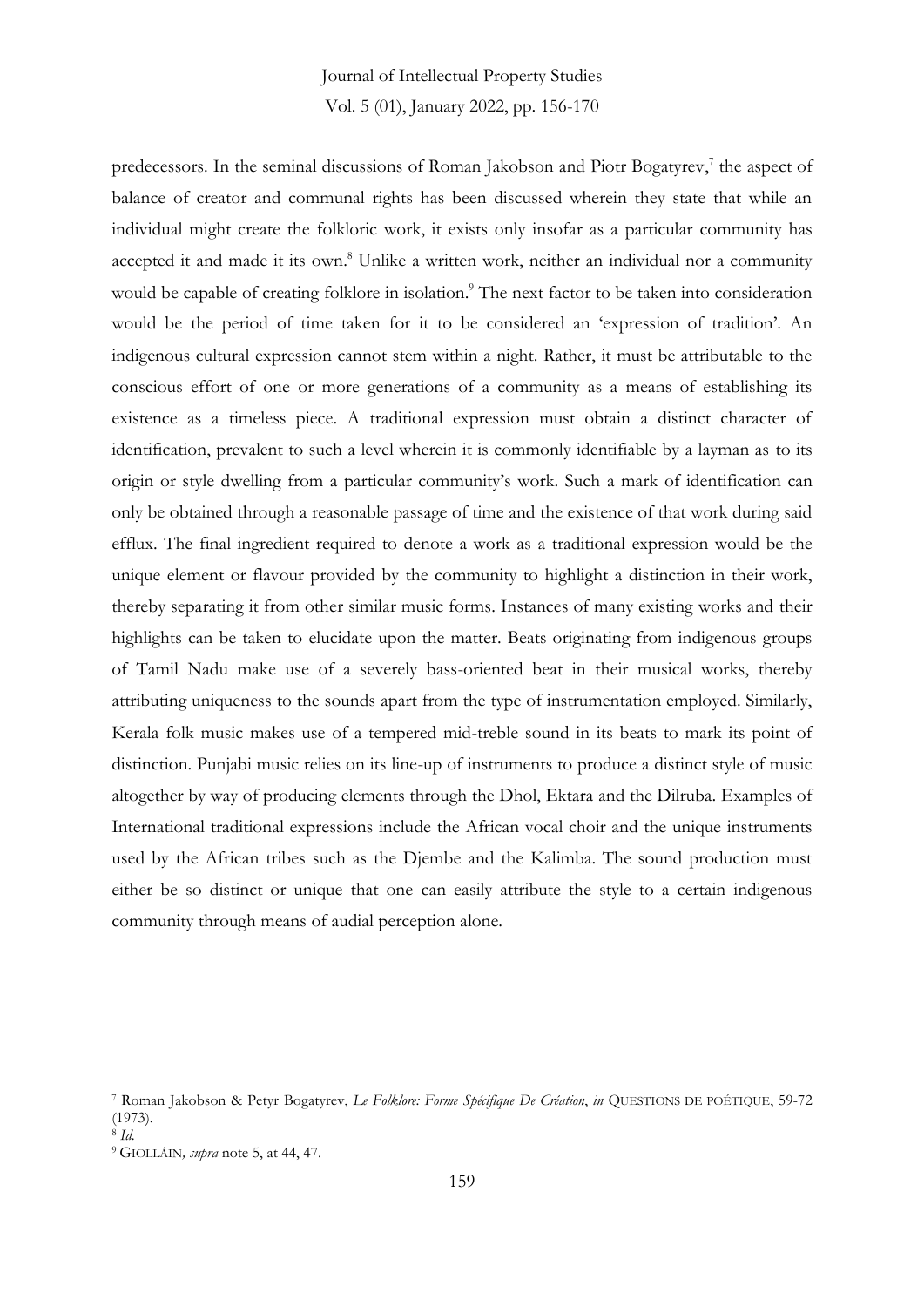#### **III.CURRENT INTERNATIONAL FRAMEWORK ON THE PROTECTION OF RIGHTS OF THE INDIGENOUS COMMUNITY**

The primary purpose of any law is to direct its efforts to satisfy the existing needs of TK holders, which includes the promotion and preservation of TK, as well as the sustained development and usage of TK systems. Assuming the existence of an entitlement to TK by a given group, that entitlement may be protected through any of the following four mechanisms.<sup>10</sup> Firstly, a property regime that makes it mandatory to obtain consent for the use of TK. Secondly, a liability regime requiring no form of permission or sanction but inclusive of compensation payable to the indigenous right holders. Thirdly, an inalienability regime barring the 'transferable' component of TK. Fourthly, a combination of any of the above systems. The protection of the rights of indigenous communities in some international instruments is as follows:

- a) Article 27 of the Universal Declaration of Human Rights;<sup>11</sup>
- b) Article 27 of the International Covenant on Civil and Political Rights;<sup>12</sup>
- c) Article 15(1)(c) of the International Covenant on Economic, Social and Civil Rights;<sup>13</sup>
- d) Article 8(j) of the Convention on Biological Diversity;<sup>14</sup>
- e) Articles 13, 15 and 23 of the International Labour Organization Convention (No 169) concerning Indigenous and Tribal Peoples in Independent Countries;<sup>15</sup>
- f) Berne Convention for the Protection of Literary and Artistic Works;<sup>16</sup>
- g) Agreement on Trade-Related Aspects of Intellectual Property Rights;<sup>17</sup>
- h) Principle 22 of the Rio Declaration on Environment and Development;<sup>18</sup> and
- i) Articles 11 and 31 of the Declaration on the Rights of Indigenous Peoples.<sup>19</sup>

<sup>10</sup> Guido Calabresi & A. Douglas Melamed, *Property Rules, Liability Rules and Inalienability: One view of the Cathedral*, 85 HARV. L. REV. 1089, 1090 (1972).

<sup>11</sup> Universal Declaration of Human Rights, art 27(2), Dec.10,1948, G.A Res. 217 (III) A.

<sup>&</sup>lt;sup>12</sup> International Covenant on Civil and Political Rights, art. 27, Dec. 16, 1966, 999 U.N.T.S 171.

<sup>13</sup> International Covenant on Economic, Social and Civil Rights, art. 15(1)(c), Dec. 16, 1966, 993 U.N.T.S 3.

<sup>14</sup> Convention on Biological Diversity, art. 8(j), June 4, 1993 1760 U.N.T.S 69.

<sup>15</sup> International Labour Organization Convention (No 169) concerning Indigenous and Tribal Peoples in Independent Countries, Sept. 5, 1991, 1650 U.N.T.S 383.

<sup>16</sup> Berne Convention for the Protection of Literary and Artistic Works, Sept. 9, 1886, 828 U.N.T.S 221.

<sup>17</sup> Agreement on Trade-Related Aspects of Intellectual Property Rights,Apr. 15, 1994, 1869 U.N.T.S 299.

<sup>18</sup> Rio Declaration on Environment and Development, June 14, 1992, UN Doc. A/CONF.151/26 (vol. I), 31 ILM 874.

<sup>19</sup> United Nations Declaration on the Rights of Indigenous Peoples, Sept. 13, 2007, A/RES/61/295, (2007)(hereinafter UNDRIP).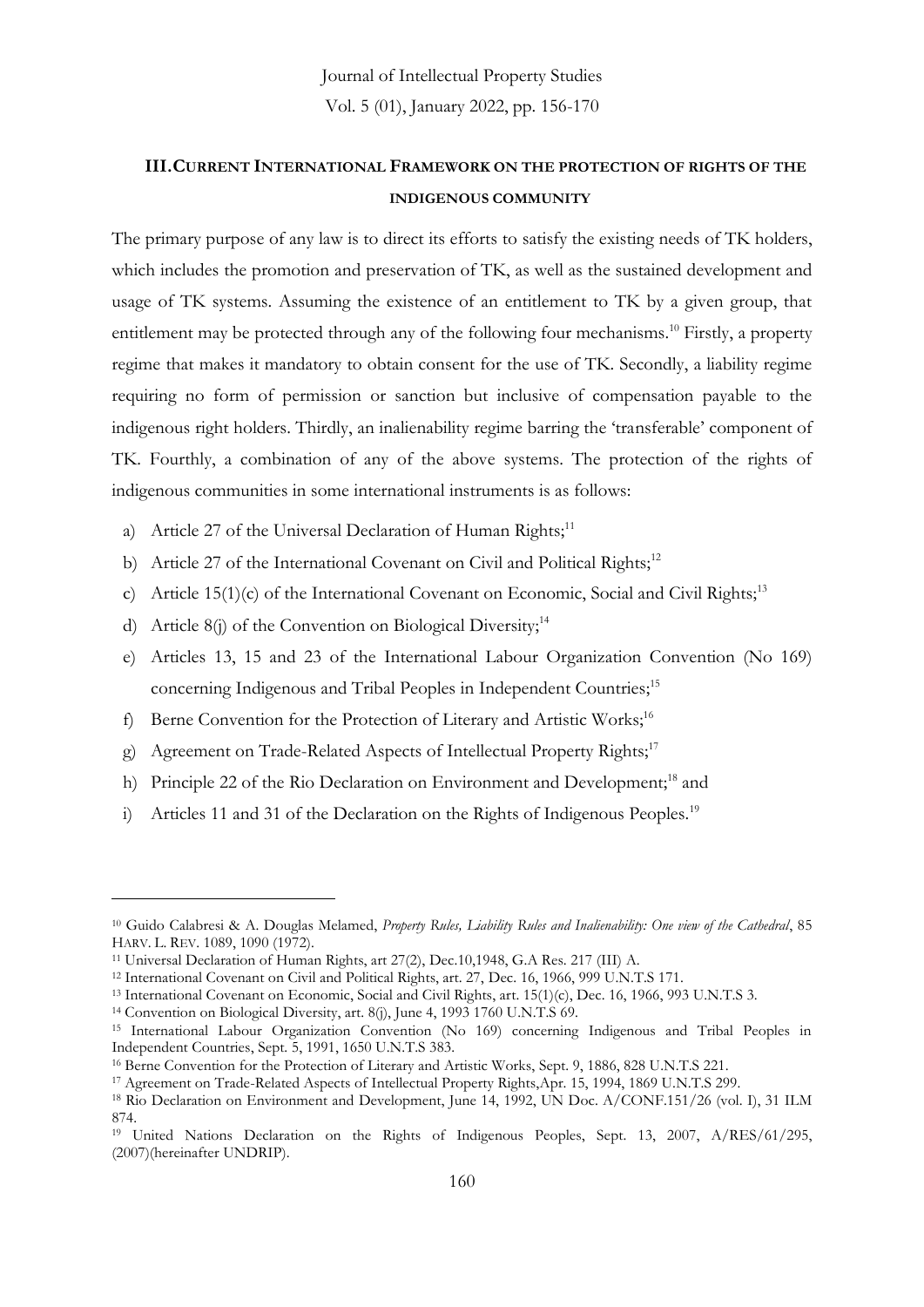Demands for the protection of folklore were first made at WIPO and UNESCO in the 1960s.<sup>20</sup> The failure of the Berne Convention in ensuring adequate protection to traditional cultural expressions led to the commencement of several discussions by the WIPO Governing Bodies in 1978, thereby convening the meetings of the Committee of Governmental Experts. In the mid-1990s, there was a renewed interest in the international protection of folklore. This led to the adoption of the Model Provisions for National Laws<sup>21</sup> to protect and maintain expressions of folklore against unauthorized exploitation. The Plan of Action Committee of the World Forum on Protection of Folklore<sup>22</sup> suggested the drafting of an agreement on the *sui generis* protection of folklore as the current copyright regime was not adequate to ensure such protection.

The growing concerns of 'biopiracy' led to the increased international interests in the relationship between intellectual property, traditional knowledge and genetic resources which acquired the form of the Convention of Biological Diversity.<sup>23</sup> Pursuant to these recommendations, the WIPO General Assembly established the Intergovernmental Committee on Intellectual Property and Genetic Resources, Traditional Knowledge and Folklore (IGC) in 2000. <sup>24</sup> The Fact Finding Mission  $(FFM)^{25}$  cemented the bleak hopes of the indigenous community that their concerns about the rapacious exploitation of their knowledge and natural resources would be controlled through the IGC process and their rights recognized and traditional knowledge protected. However, even after the passage of 19 years, there has not been any substantial fulfillment of the aims of these indigenous communities. In 1982, a Working Group was established to look into the discrimination and oppression being faced by the members of the indigenous community. The Working Group presented to the Sub-Commission on the Prevention of Discrimination and the Protection of Minorities with a preliminary draft of the declaration on indigenous peoples' rights, which was later accepted in 1994. However, several issues raised by the States with respect

<sup>&</sup>lt;sup>20</sup> AHMED ABDEL-LATIF, *Revisiting the Creation of the IGC: the limits of constructive ambiguity? in PROTECTING* TRADITIONAL KNOWLEDGE: THE WIPO INTERGOVERNMENTAL COMMITTEE ON INTELLECTUAL PROPERTY AND GENETIC RESOURCES, TRADITIONAL KNOWLEDGE AND FOLKLORE, 10, 11 (Daniel F. Robinson, Ahmed Abdel-Latif and Pedro Roffe et al. eds., 2017).

<sup>&</sup>lt;sup>21</sup> WIPO, MODEL PROVISIONS FOR NATIONAL LAWS ON THE PROTECTION OF EXPRESSIONS OF FOLKLORE AGAINST ILLICIT EXPLOITATION AND OTHER PREJUDICIAL ACTIONS (1985), https://www.wipo.int/export/sites/www/tk/en/folklore/1982-folklore-model-provisions.pdf.

<sup>22</sup> WORLD FORUM ON THE PROTECTION OF FOLKLORE, Apr. 1997, UNESCO-WIPO/FOLK/PKT/97.

<sup>23</sup> LAWSON, *supra* note 1, at 40.

<sup>24</sup> WIPO Intergovernmental Committee on Intellectual Property and Genetic Resources, Traditional Knowledge and Folklore, April 2000, WIPO/GRTKF/IC/1.

<sup>25</sup> WIPO Fact Finding Missions on Traditional Knowledge, Innovations and Practices of Indigenous and Local Communities: Progress Report, May 3, 1999, https://www.wipo.int/meetings/en/doc\_details.jsp?doc\_id=994.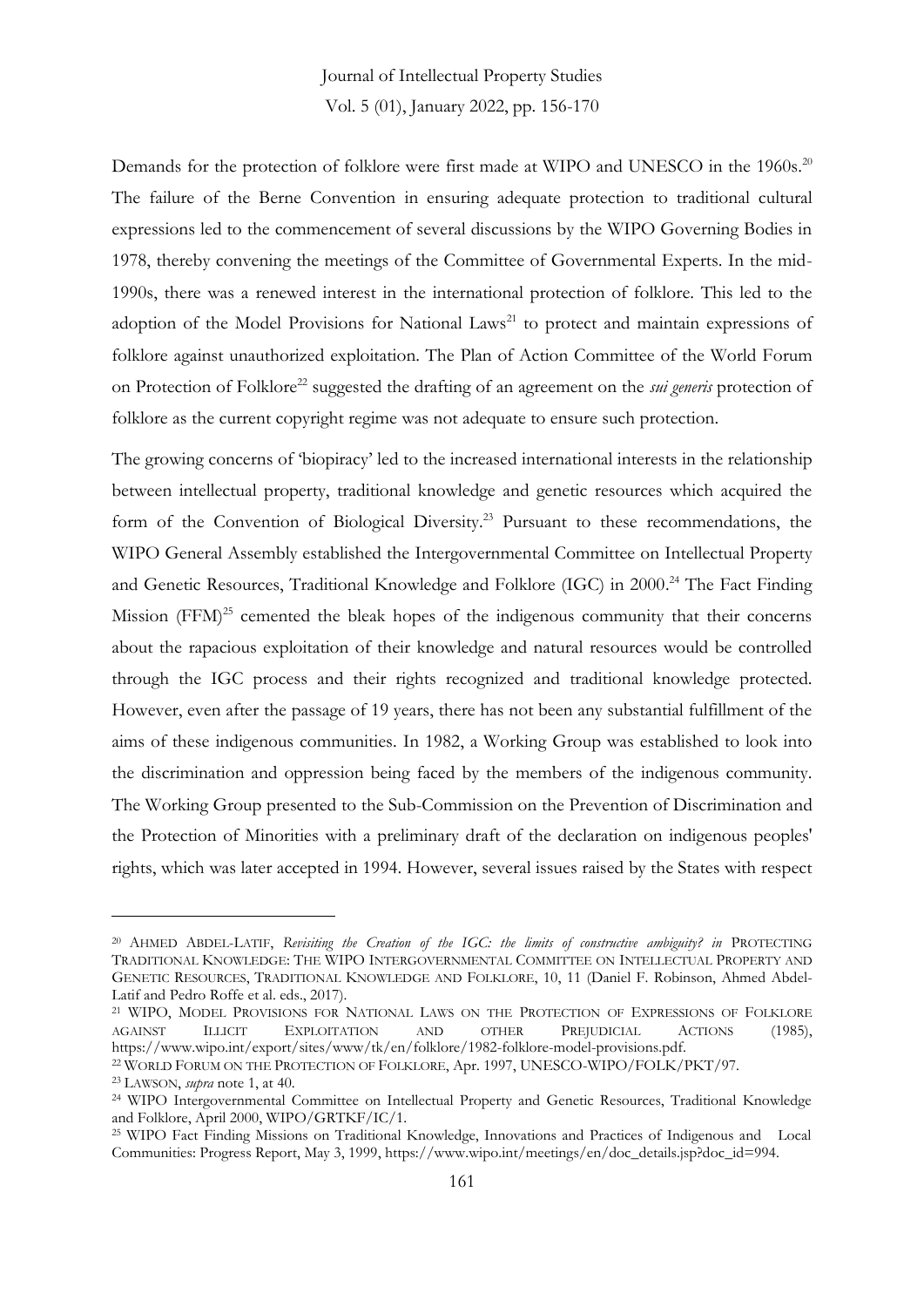to the provisions of the 1994 Declaration led to the setting up of an intersessional working group to consider the same. It was much later in 2007, that the UN General Assembly passed the Declaration on the Rights of Indigenous Peoples. <sup>26</sup> The States under this Declaration *"shall consult and cooperate in good faith… to obtain their free, prior and informed consent before adopting and implementing legislative or administrative measures that may affect them"*<sup>27</sup> . Article 31 grants the right to 'maintain, control, protect and develop their intellectual property<sup>28</sup> over traditional knowledge and traditional cultural expressions to the indigenous people.

The WIPO-UNESCO Model Provisions for National Laws on the Protection of Expressions of Folklore Against Illicit Exploitation and other Prejudicial Actions, 1982 (Model Provisions) were incorporated to prevent 'illicit exploitation' which can be detrimental to the interests linked with the use of expressions of folklore. They recognize mainly, four forms of expressions of folklore, i.e., verbal, musical, tangible expressions and expressions by actions.<sup>29</sup> Section 10 provides for the setting up of a competent authority to grant authorizations for certain kinds of utilizations of expressions of folklore, to receive applications for authorization of such utilizations, to decide on such applications and, where authorization is granted, to fix and collect a fee–if required by law.<sup>30</sup> It makes it mandatory to comply with the requirement of acknowledgement of the source in printed publications and treats any unwarranted utilization of an expression of folklore where authorization is required, as an offence. These provisions brought in place a *sui generis* type of law in order to protect the indigenous community against illicit exploitation.

#### **IV. CURRENT FRAMEWORK ON ACCESS AND BENEFIT SHARING**

The global framework for access and benefit sharing (ABS) is set up by the Convention on Biological Diversity (CBD) and the Nagoya Protocol. The CBD was one of the multilateral treaties signed at the Rio Earth Summit in 1992 which aims at conservation of bio-diversity as well as the fair and equitable sharing of the benefits resulting from the utilization of genetic resources.<sup>31</sup> Such a system of ABS rests on the principle of prior informed consent (PIC) which is granted by a provider to the user and deliberations between the parties to develop mutually

<sup>26</sup> UNDRIP, *supra* note 19.

<sup>27</sup> UNDRIP, *supra* note 19, art. 19.

<sup>28</sup> *Id.* at 9.

<sup>29</sup> WIPO, *supra* note 21, §2.

<sup>30</sup> WIPO, *supra* note 21, §10.

<sup>31</sup> THE CONVENTION ON BIOLOGICAL DIVERSITY AND NAGOYA PROTOCOL: INTELLECTUAL PROPERTY IMPLICATIONS, UNCTAD/DIAE/PCB/2014/3, (2014).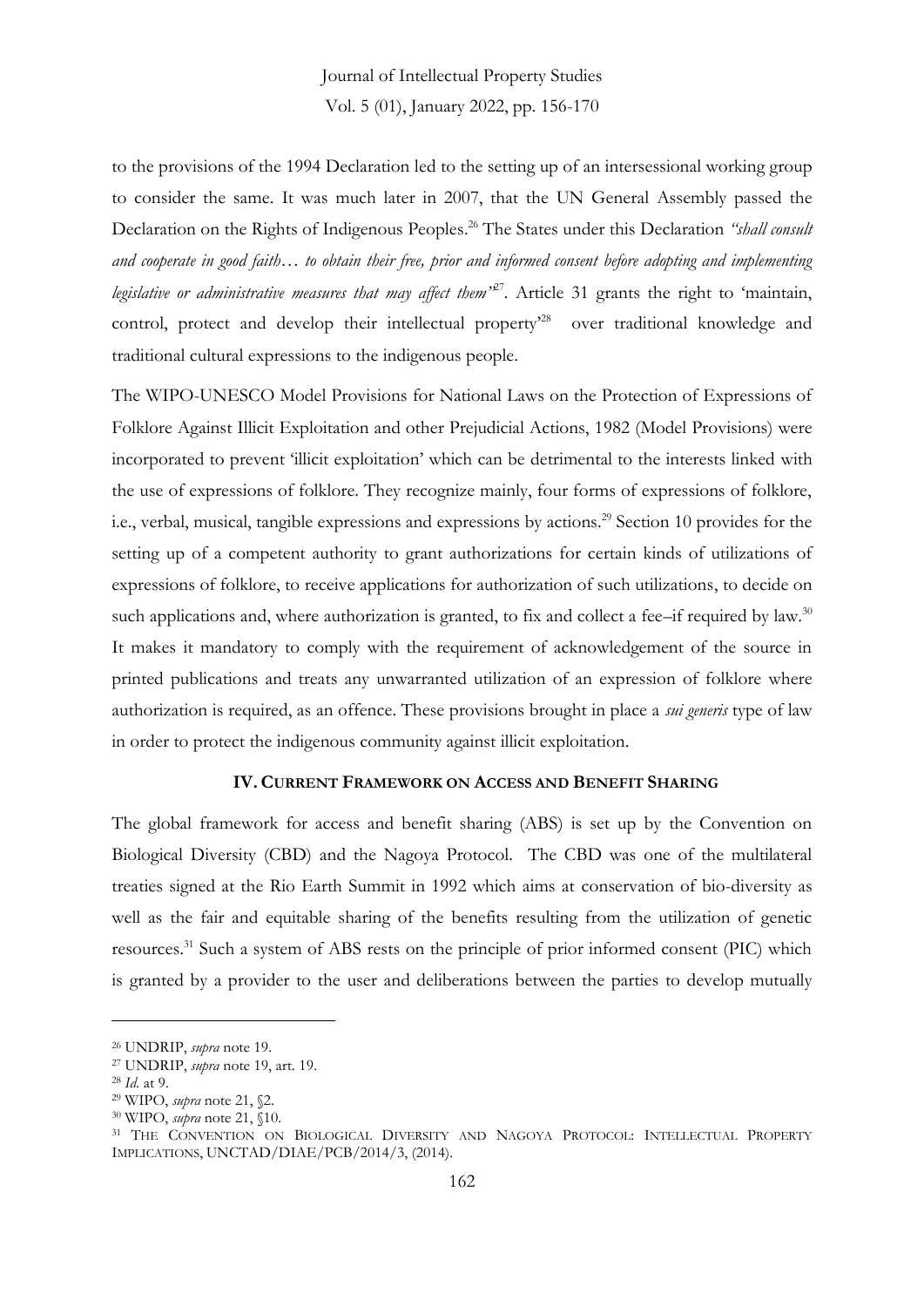agreed terms (MAT). Article 8(j) states that *"Each Contracting Party shall…Subject to its national legislation, respect, preserve and maintain knowledge, innovations and practices of indigenous and local communities…. and promote their wider application with the approval and involvement of the holders of such knowledge, innovations and practices and encourage the equitable sharing of the benefits arising therefrom."*<sup>32</sup> Article 15 deals with access to genetic resources, while Article 16 recognizes the impact of intellectual property on access and benefit sharing. It recognizes the sovereign rights that each State shall have over its natural resources and works towards providing access on mutually agreed terms and with prior informed consent. It also provides for laying down administrative, legislative and policy measures to ensure access to genetic resources and transfer of technology to use the same.

The Nagoya Protocol, adopted under the CBD lays down the mechanism for access to genetic resources and associated TK, thereby encouraging the fair and equitable sharing of benefits. It institutes the setting up of the compliance mechanism for the ABS System by allowing access to genetic resources based on the PIC and MAT of the country of origin or the indigenous local communities. It also provides for the setting up of a national competent authority to register ABS agreements, grant permits for access and also to investigate claims where ABS regulations have not been followed. The competent national authorities will also be responsible for converting the national permits to internationally recognized certificates through the ABS Clearing House.<sup>33</sup> India ratified the CBD in the year 1994 and further went on to enact the Biological Diversity Act (BDA) in order to take cognizance of the provisions of the CBD. The ABS mechanism under the BDA is implemented through the National Biodiversity Authority, which shall regulate activities of commercial utilization, research, bio-survey and bio-utilization of biological resources in India.<sup>34</sup>

In pursuance of the provisions of the Nagoya Protocol, the Ministry of Environment, Forest and Climate Change notified the 'Guidelines on Access to Biological Resources and Associated Knowledge and Benefit Sharing Regulations' ("ABS Regulations") in 2014<sup>35</sup>. They were issued in

<sup>32</sup> *Supra* note 14, art. 8.

<sup>33</sup> UNCTAD, *supra* note 31.

<sup>34</sup> NATIONAL BIODIVERSITY ACADEMY, ABS MECHANISM UNDER THE BIOLOGICAL DIVERSITY ACT, 2002: GUIDANCE MANUAL, http://nbaindia.org/unep-gef/pub1/Guidance.pdf(last visited Feb. 28,2020).

<sup>35</sup> NATIONAL BIODIVERSITY ACADEMY, GUIDELINES ON ACCESS TO BIOLOGICAL RESOURCES AND ASSOCIATED KNOWLEDGE AND BENEFIT SHARING REGULATIONS, 2014, http://nbaindia.org/uploaded/pdf/Gazette\_Notification\_of\_ABS\_Guidlines.pdf.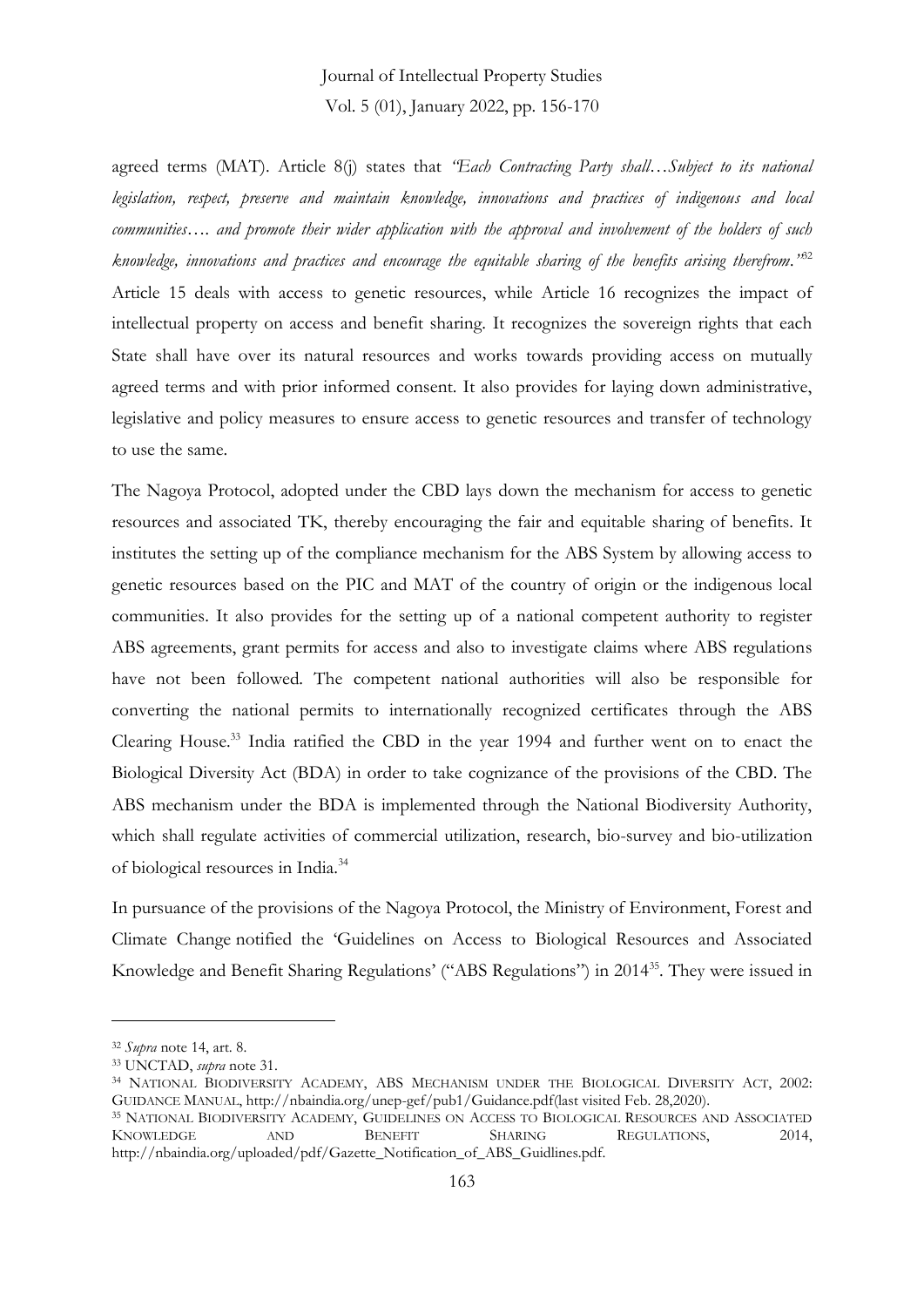order to curb the drawbacks of the ABS system under the BDA and to protect Indian genetic resources from exploitation. It lays down the process for access to biological resources and the mode of benefit sharing in cases of commercial utilization, research or bio-survey. It also permits the granting of intellectual property rights for inventions that are based on such biological resources.

#### **V. THE BASIS OF PROTECTION AND INFRINGEMENT OF MUSICAL WORKS**

The dominion of music and its commensurate copyright mechanism has posed various challenges to the legal machinery with regard to adjudicating upon cases of potential infringement. The theoretical foundation of music, coupled with its audial perception and rhythmic progression provides for a complex bundle of sounds that make it difficult to ascertain as to whether a certain part of a tune has been inspired or blatantly ripped from another protected source. While the twelve notes of a musical scale can be arranged in potentially infinite ways, only some of them may sound pleasant enough to pass off as a work of art. <sup>36</sup> Moreover, the efflux of time has led to the exhaustion of a major segment of creativity and originality in the field of music. A large number of upcoming works can have their roots traced back to certain classical pieces. <sup>37</sup> Judge Irving Goldberg also held that the mere placement of two works side-byside would not suffice to test for infringement if they can be traced back to a work of Bach.<sup>38</sup> The tools of originality in musical composition comprise of three elements – rhythm, melody and harmony. <sup>39</sup> It is essential for a musical work to be unique or originally expressed in all these forms to constitute an original work. It is, however, not the sole grounds for adding flavours of uniqueness and variance. Musicians can also choose to diversify or increase the range of instrumentation used in their works to bring about originality in their tune. <sup>40</sup> The protection granted under copyright law for works of music may not be accurate or true at all times, as it would be impossible for any authority to scourge through a vast repository of musical works to ensure originality of expression. Barring classical works, other works are subject to absolute constraints in order to ensure that two musical pieces do not share any form of major similarity with one another. It is vital for both composers and the copyright society to impose upon

<sup>36</sup> PAUL GOLDSTEIN, GOLDSTEIN ON COPYRIGHT (3rd ed. 2008).

<sup>37</sup> Jose Bellido, *Popular Music and Copyright Law in the Sixties*, 40 J. OF L. AND SOC'Y 570, 573 (2013).

<sup>38</sup> Ferguson v. National Broad Co., 584 F.2d 111, 114 (1978).

<sup>39</sup> GOLDSTEIN, *supra* note 36.

<sup>40</sup> *Id.*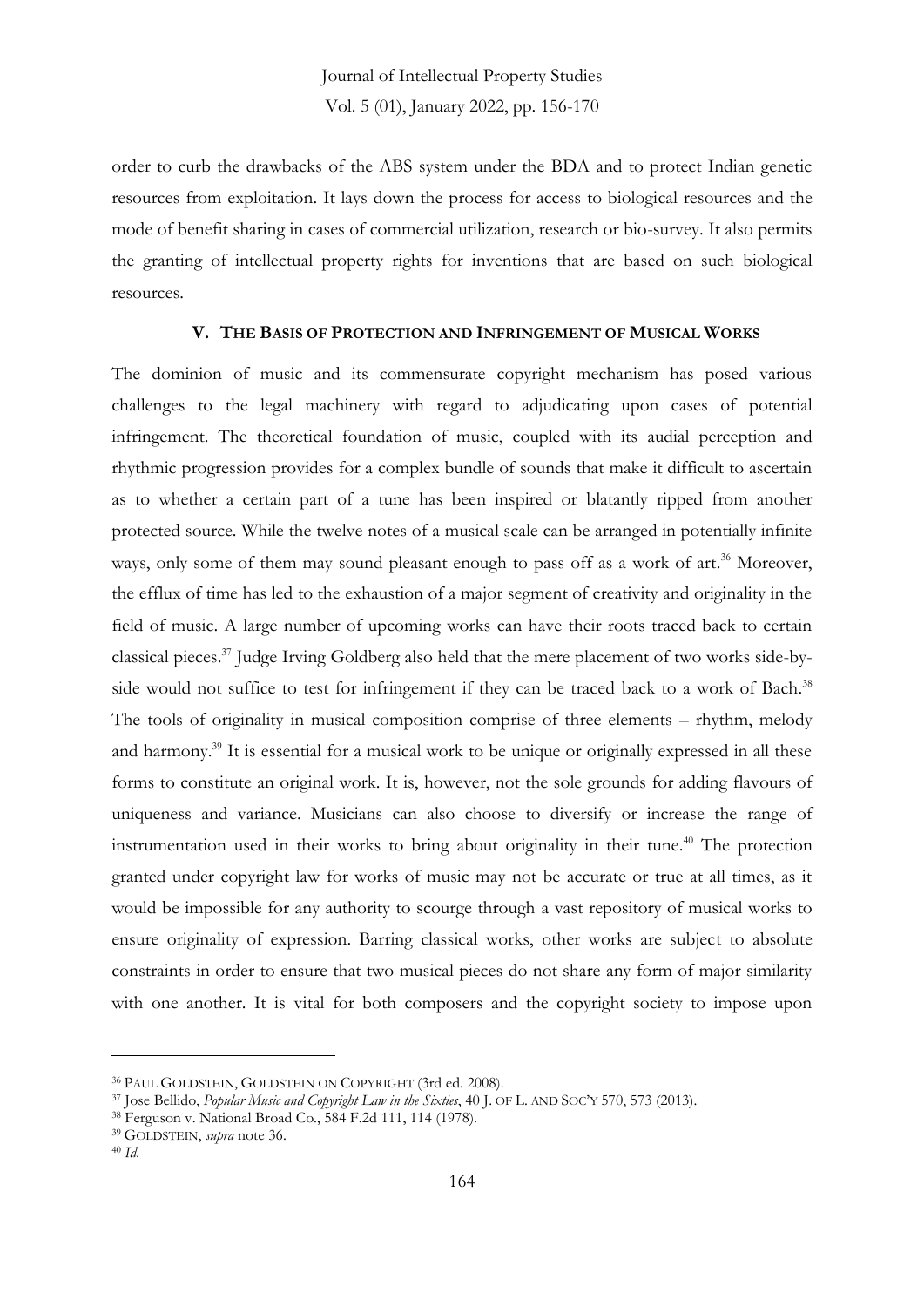themselves a duty of care and responsibility to ensure that the work in question is true in its form and has not been substantially ripped off of another source. While certain relaxations can be provided through the means of sampling and the use of royalty-free sounds, the scope for error is still highly minimal due to the limited vocabulary provided by the element of music.<sup>41</sup>

In order to constitute an act of 'copying', there must be substantial proof of striking similarities between two works coupled with the access by one party to the work of another. The existence of these two criteria is imperative in order to adjudge the situation and frame solutions for it. However, a suit for infringement cannot be brought before the court where the claim lies with one work being a common or unprotected source. While the composer would still be considered to have 'copied' the track, it will be warranted by the legal provisions of that open source. The most prominent precedent for the deduction of an act of copying is the case of *Selle v. Gibb,* 42 where the court held the act to be an infringement on the grounds that the two songs had "such striking similarities that they could not have been written independent of one another"<sup>43</sup>. The use of an expert testimony was also present in this case, although it attracted criticism as only one expert testimony was produced wherein two or more could be obtained to strengthen the observations of the court. Modern precedents commonly make use of expert testimonies to decide on the matter of copying, but its admissibility has a divided view. While a court can accommodate for it, various instances of appellate courts have held that a lower court would not be in error only because it has refused to adopt such measures to adjudge the situation.<sup>44</sup>

#### **VI. ACCESS AND BENEFIT SHARING SYSTEM IN INDIGENOUS EXPRESSIONS OF MUSIC**

India is a citadel of rich and diverse cultures and religions.<sup>45</sup> Indigenous cultural expressions of music are "expressions of folklore" which consist of characteristic elements of the traditional artistic heritage developed and maintained by a community in the country or by individuals signifying the customary artistic expectations of such a community.<sup>46</sup> Folklore traditions in India consist of contributions made by the co-existence of tribal, non-tribal and even urban culture,

<sup>41</sup> *Id.*

<sup>42</sup> Selle v. Gibb, 741 F.2d 896, 223 (1984).

<sup>43</sup> *Id*.

<sup>44</sup> Overman v. Loesser, 205 F.2d 521, 524 (1953).

<sup>45</sup> NATALIE P STOIANOFF AND EVANA WRIGHT, *Fair Use and Traditional Cultural Expressions, in*MAKING COPYRIGHT WORK FOR THE ASIAN PACIFIC: JUXTAPOSING HARMONISATION WITH FLEXIBILITY (Susan Corbett & Jessica A Lai et al. eds., 2018).

<sup>46</sup> WIPO, *supra* note 21, § 2.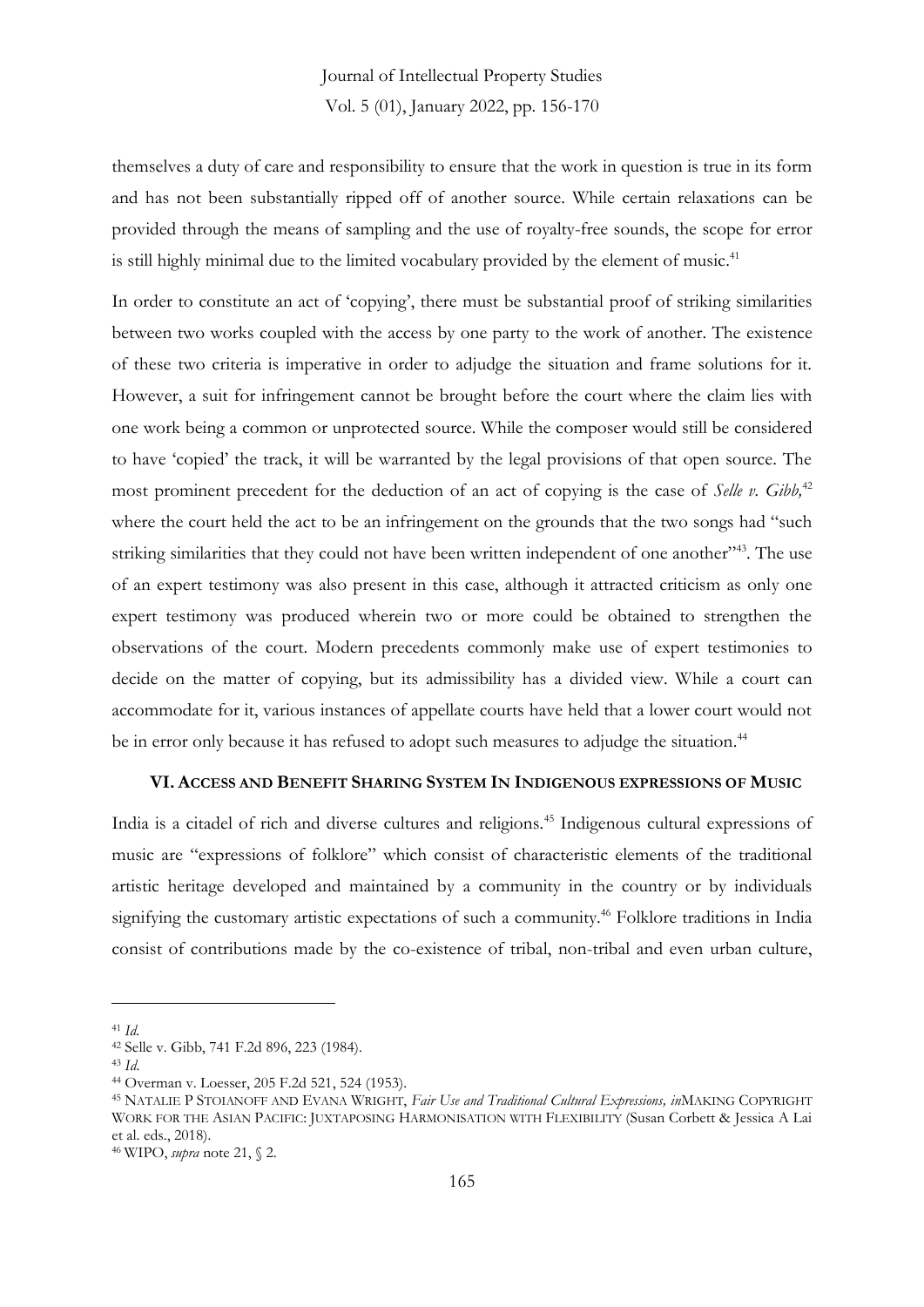which has evolved into a common culture. However, with modern developments in technology, there has been unauthorized reproduction and commercialization of such traditional cultural expressions without any sharing of benefits and have been exploited to the detriment of those to whom they belong. Traditional songs and music can be recorded, publicly performed and downloaded from any free music archives and stored as digital information that can then be transferred into other sound files and new compositions.<sup>47</sup>

In India, such traditional cultural expressions of music form the subject matter of copyright under the Copyright Act, 1957. It grants a special right to artists who engage in performances for a period of 60 years. <sup>48</sup> Indigenous artists can be protected under this section as any sound recording or visual recording of their works requires their consent. Section 31-A makes provisions for compulsory licensing in the case of unpublished works or in cases where the author cannot be traced, by allowing the finder of any knowledge to apply for copyright.<sup>49</sup> However, the system of protection would change majorly with regard to traditional cultural expression as it does not co-exist with any existing conventional Intellectual Property right. On the outset, one may argue that some of the characteristics of indigenous knowledge are incompatible with the basic requirements of copyright protection. <sup>50</sup> To counter this line of argument, it is first necessary to break down the veil of traditional knowledge itself and look into the true nature of the work in question. While the work may be a rendition of the efforts of various members of a community based on the knowledge and experience of their collectiveness, the ultimate nature of the work formed would still be an artistic work of sound or vision. Every cultural musical expression consists of a bunch of sounds that are unique in nature in either form: instrumentation or arrangement. Therefore, it would not be an outlandish theory to try and include the element of traditional cultural expression within the realm of copyright protection. However, it is also vital to cautiously ensure that the entirety of copyright regulation is not made applicable to cultural musical expressions. Certain elements of copyright protection would be detrimental to the preservation of traditional musical expressions if made applicable to them. One such element would be the limitation of duration of a copyright that is granted to a

<sup>47</sup>Anurag Dwivedi & Monika Saroha, *Copyright Laws as a Means of Extending Protection to Expressions of Folklore*, 10 J.INTELL. PROP. RIGHTS, 308,310 (2005).

<sup>48</sup> Copyright Act, 1957, § 22, No. 14, Acts of Parliament, 1957(India).

<sup>49</sup> Copyright Act, 1957, § 31A, No. 14, Acts of Parliament, 1957(India).

<sup>50</sup> Jacob L. Simet, *Copyrighting Traditional TolaiKnowledge?*, ANU Press 62, 63 (2013).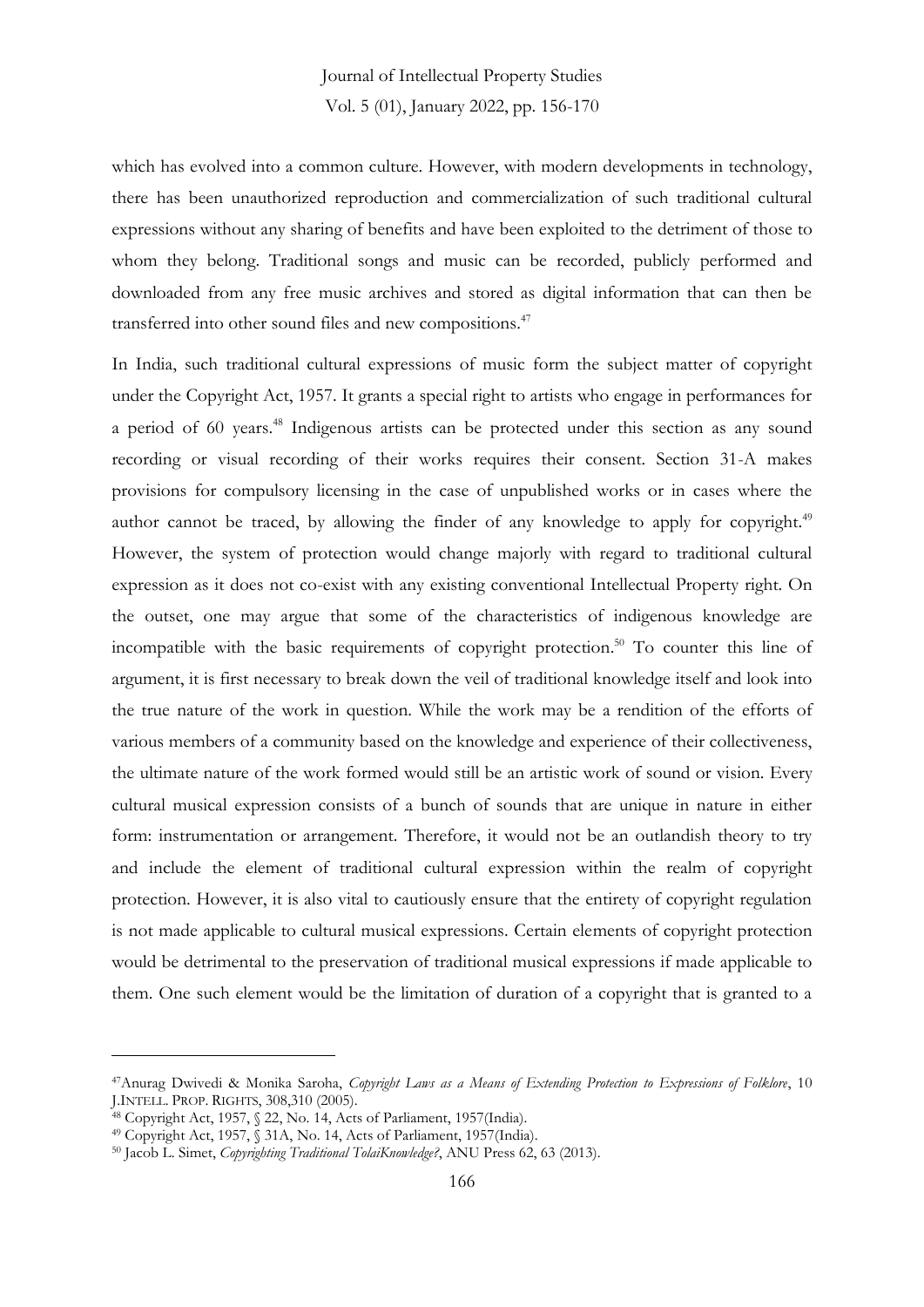person. It is common knowledge that a copyright holder has an absolute interest over his work for only a limited period of time, passing which such resource would be made available to the public as free access. <sup>51</sup> However, the implementation of a similar system would prove to be harmful to the interests of the local community that has actively worked over a period of time to create such an instance of art. The transfer of intellectual ownership of that work from the hands of their community would effectively hinder the interests of future generations that would be rendered unable to reap the benefits of the works of their ancestors. The very aspect of copyright is concerned with the creative output of people who enrich the cultural and intellectual dimensions of life.<sup>52</sup> The primary and unspoken purpose of a copyright system is to ensure that copyrighted works are created and disseminated as widely as possible, keeping in mind the benefits and interests of all parties concerned. 53

The indigenous musical expressions are undeniably the creations of human intellect and hence require adequate protection under the intellectual property system in order to meet the needs of indigenous people and traditional communities. The best approach is to set up a copyright society under Section 33 of the Copyright Act, 1957 in order to collectively administer the work of protecting the copyrights of these indigenous communities. <sup>54</sup> The composition of such a copyright society shall be open to individuals who are well-informed about the traditional and cultural heritage of India, individuals having adequate knowledge about music and representatives from various indigenous local communities across India. This society will undertake the task of issuing and granting licenses pertaining to the musical works of the indigenous communities in which copyright subsists or in respect of any other right given by the Copyright Act. It is essential that the term of copyright over the musical works of such communities shall not be restricted to a fixed period of time as this would defeat the purpose of providing such protection. Such works reflect the characteristic elements of the traditional artistic heritage developed and maintained by the community as a whole and hence, it is unfair to grant such protections to a particular individual and impose limitations regarding the term of protection.

<sup>51</sup> Copyright Act, 1957, § 22, 23, No. 14, Acts of Parliament, 1957(India).

<sup>52</sup> Denis De Freitas, *Copyright and Music*, 114 J. OF THE ROYAL MUSICAL ASS'N 69, 69 (1989). <sup>53</sup> *Id.*

<sup>54</sup> Copyright Act, 1957, § 33, No. 14, Acts of Parliament, 1957(India).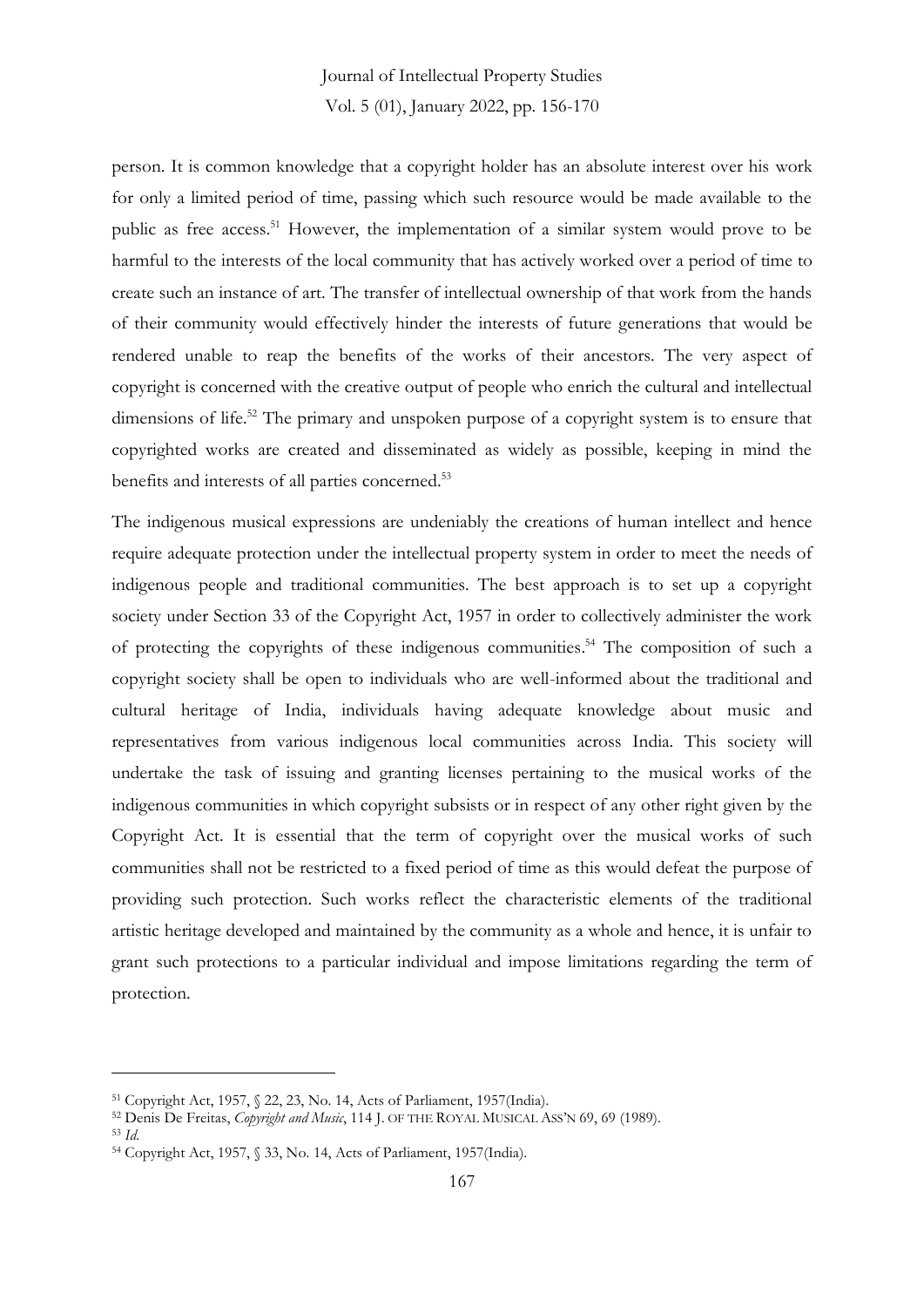Broadly, the mechanism for granting protection to such indigenous and local communities can be classified into two:

Firstly, when such communities have already obtained a registration of their works from the Copyright society;

Secondly, when such communities have not obtained any copyright protection over their works. The first category also recognizes those communities who have published their musical work in any form, i.e., those who have obtained copyright protection over their works through de-facto publication. Any composer or singer who wishes to use the works of such a community will have to obtain a license from the copyright society. It is of utmost importance that such communities receive a fair and equitable share in the benefits arising therefrom. This demands the setting up of the 'Board of Indigenous Cultural Expressions (BICE)' in order to facilitate the system of access and benefit sharing. Any producer or composer who obtains a license from the copyright society for the purpose of commercial utilization shall be required to comply with the requirements of the BICE in order to operationalize fair and equitable sharing of benefits. Any producer who intends to acquire an intellectual property right for any musical composition involving the musical expression of the indigenous local communities will be required to pay such monetary benefit as agreed between the applicant and BICE. However, when there is no evidence which points to the origin of any musical work to a certain indigenous community, any producer who uses any such traditional music will be required to deposit such amount to a common fund created under the BICE. The purpose of such a fund would be to develop the Traditional Knowledge Digital Library (TKDL) in order to create a database for traditional and cultural expressions of music of the indigenous and local communities of various parts of India.

The composition of BICE shall be similar to that of the copyright society and it shall be vested with the powers to look into the infringement of the copyrights of the indigenous local communities and effective implementation of the ABS mechanism. It is therefore expedient to introduce such a mechanism under the aegis of the current copyright framework to ensure protection against biopiracy of their musical works.

The proposed system of Access-Benefit Sharing would ensure that the needs and interests of the traditional communities are secured at all points of time. In many cases, artists often take advantage of the resources provided by them due to their inability to legally challenge the infringement or their complete lack of knowledge of such infringement. The most popular case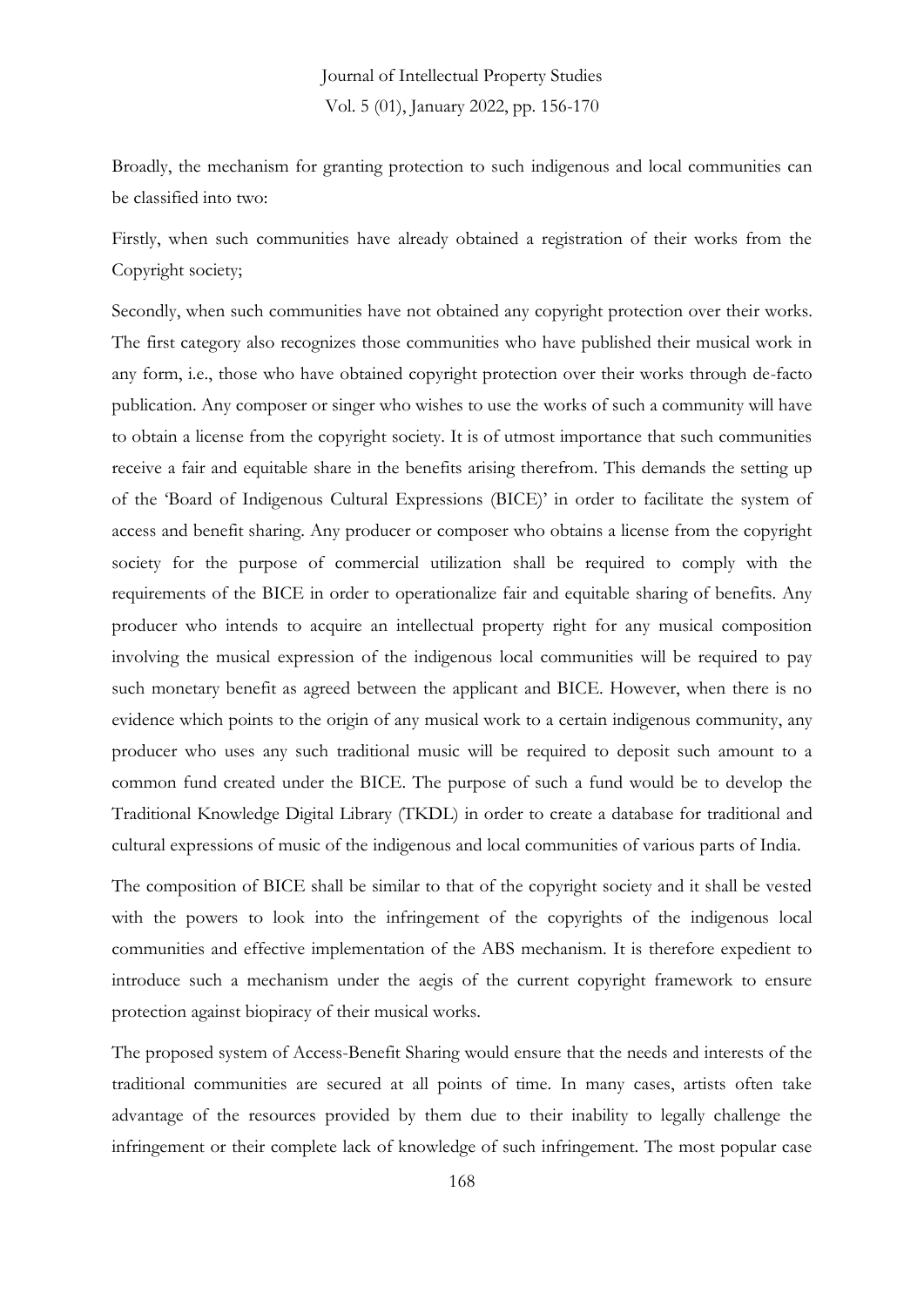of the 21st Century with regard to the infringement of traditional knowledge is the controversy that arose due to pop artist Shakira's *Waka Waka.* The song's hook was blatantly taken from a Cameroonian song recorded around 30 years before the creation of the female pop artist's song. The song was considered to be inspired from the 1986 global hit "*Zangalewa*" by the group Golden Sounds of Cameroon. The song features Zolani Mahola of the South African group 'Freshlyground' singing in Xhosa, one of the official languages of South Africa. <sup>55</sup> In this case, the artists were not able to approach a forum of relief on their own account in the initial part of the legal battle. Such would be the case of many other local communities that would be left helpless in the case of any infringement by a third party. Therefore, there is an underlying need to place a *suo moto* duty on the part of a dedicated institution to combat this lacuna. The law must accommodate for the setup of a body specialized in dealing with such issues of infringement in order to give effect to the propositions of the authors. The creators of traditional knowledge require a more complex and variegated system of norms for the protection of their interests as opposed to harmonized global IP regime. 56

#### **VII. CONCLUSION**

The realm of copyright and its intertwining with the aspect of traditional knowledge poses numerous challenges, the traversing of which are essential in order to ensure a proper mechanism for the preservation of the interests of local indigenous communities. The collection of traditional knowledge provided by various communities of India is extensive and numerous, thus subjecting the aspect of protection to various hardships. Moreover, various socio-cultural perceptions also serve as additional obstacles to the upholding of the rights and interests of indigenous communities. The consideration of indigenous knowledge as a sub-category of heritage as under the WIPO glossary<sup>57</sup> also opens the door of thought to consider it as a public resource as opposed to its existence as a community product. It is imperative that the legal provision for the countering of these problems is sound and equipped with the powers and functions required to effectively settle disputes and monitor the use of traditional knowledge resources. The proposal for the setup of a Board for Indigenous Cultural Expressions (BICE) is

<sup>55</sup> *Shakira Used Cameroonian Pop Song for World Cup Anthem Without Asking*, THE OBSERVERS (May 13, 2010) https://observers.france24.com/en/20100513-shakira-used-cameroon-pop-song-world-cup-anthem-without-asking. <sup>56</sup> William Fisher, *Two Thoughts about Traditional Knowledge*, 70 L. AND CONTEMPORARY PROBS 131, 132 (2007).

<sup>57</sup> Christoph Antons, *Asian Borderlands and the Legal Protection of Traditional Knowledge and Traditional Cultural Expressions*, 47 MOD. ASIAN STUD. 1403, 1407 (2013).